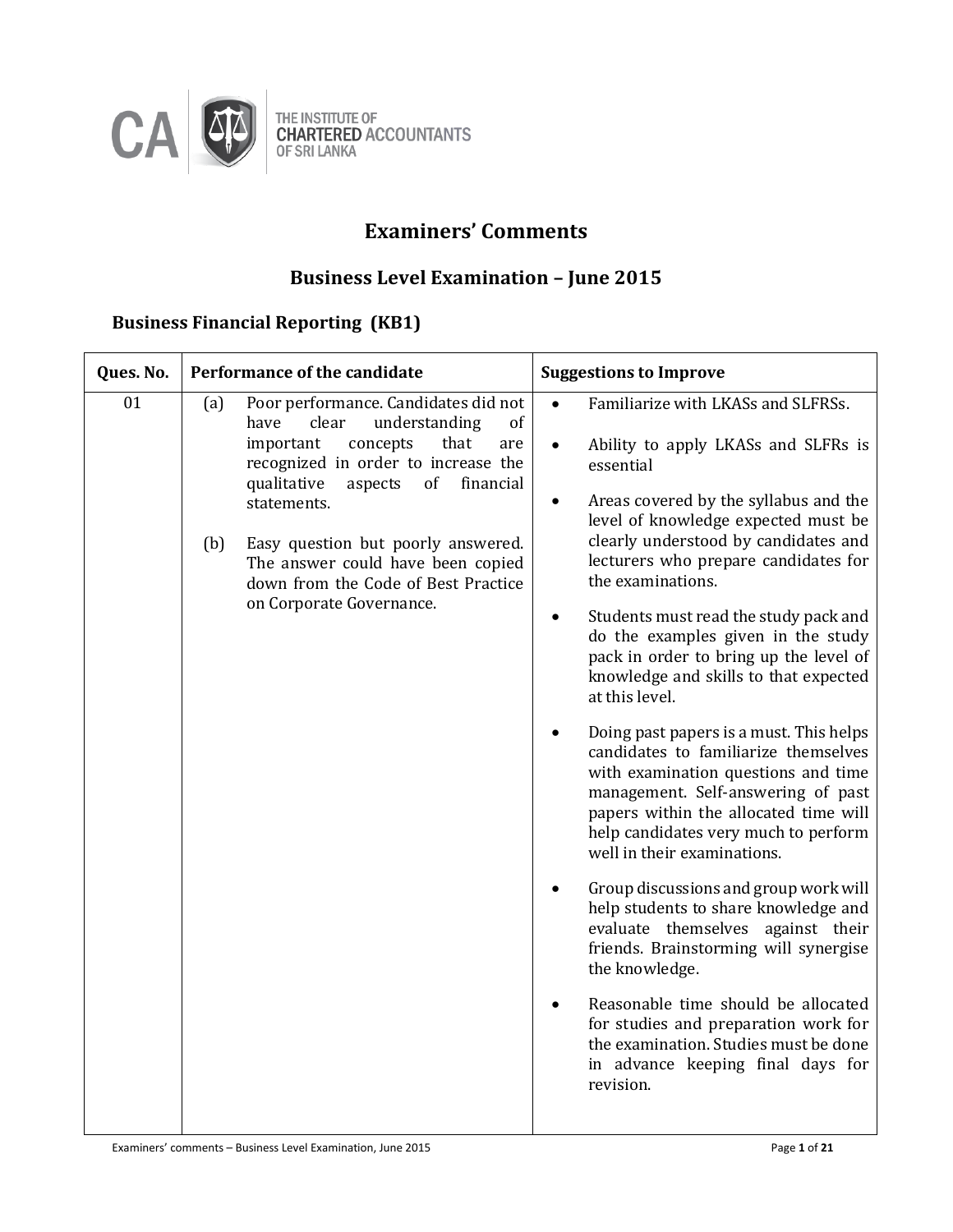| 02 | Poor performance. Checked<br>(a)<br>the<br>knowledge of the candidate on LKAS<br>17 and the ability to apply the<br>standard in a practical situation.<br>Attempted by almost all but unable to<br>obtain reasonable marks.<br>Performances are not satisfactory.<br>(b)<br>knowledge<br>Checked<br>the<br>and<br>application of SLAS 18. A fair number<br>of candidates have scored more than<br>50% of the allocated marks (5 marks).<br>Though Revenue Recognition is an<br>essential area widely applied in<br>preparation of Financial Statements,<br>the knowledge of candidates was not<br>satisfactory<br><b>Business</b><br>level<br>as<br>candidates. | -do-   |
|----|-----------------------------------------------------------------------------------------------------------------------------------------------------------------------------------------------------------------------------------------------------------------------------------------------------------------------------------------------------------------------------------------------------------------------------------------------------------------------------------------------------------------------------------------------------------------------------------------------------------------------------------------------------------------|--------|
| 03 | The knowledge and application of LKAS 18 is<br>a very common area in preparation of<br>Financial Statements and it was checked by<br>this question.<br>Therefore, as the area of this question is<br>checked regularly by paper setters, the<br>performance of candidates could have been at<br>a very high level. But only a few candidates<br>could obtain more than 07 marks. This is a<br>question where the candidates could have<br>scored well and secured the pass mark.<br>Disposal profit and the net book value of<br>building under the finance lease had been<br>correctly recognized by a fair number of<br>candidates.                           | $-do-$ |
| 04 | Knowledge and application of SLFRS 2 has<br>been checked. Part (a) required ascertaining<br>whether a rights issue to employees is a share<br>based payment. Almost all the candidates<br>have attempted this part but the marks<br>obtained were not satisfactory.<br>However part (b) of the question has been<br>done satisfactorily.<br>Most of the candidates have calculated the<br>expense to be charged to income statement<br>correctly and earned the full marks in part (c)                                                                                                                                                                          | -do-   |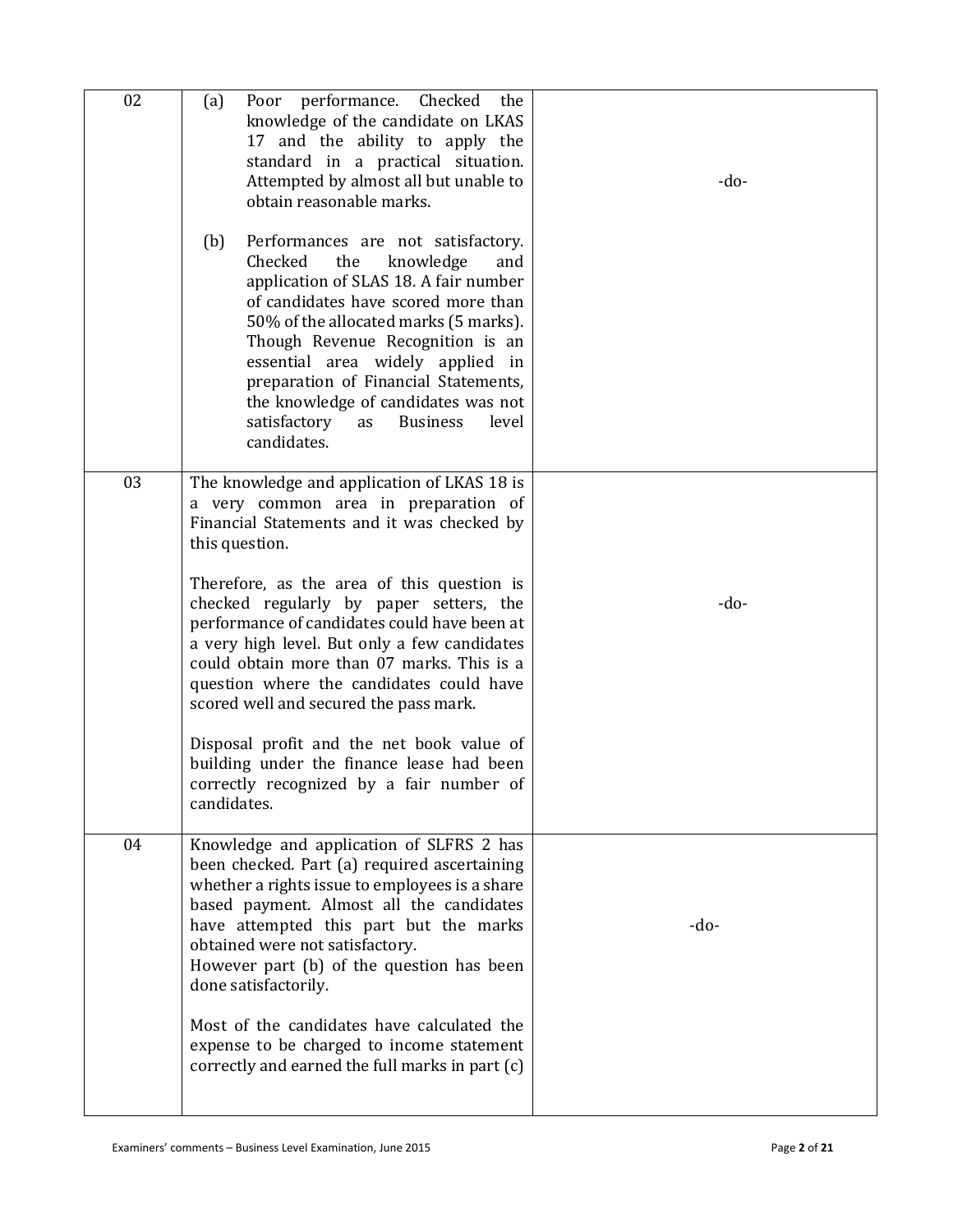| 05 | Very easy question on ratio analysis, and a<br>regularly checked area. Candidates could have<br>earned good marks from this question but<br>almost all the candidates had failed to get the<br>maximum benefit. Only a few could obtain<br>more than 05 marks.                                                                                                                                                                                                                                                                                                                                                                                      | $-do-$ |
|----|-----------------------------------------------------------------------------------------------------------------------------------------------------------------------------------------------------------------------------------------------------------------------------------------------------------------------------------------------------------------------------------------------------------------------------------------------------------------------------------------------------------------------------------------------------------------------------------------------------------------------------------------------------|--------|
| 06 | Easy question on consolidation accounts. Ten<br>adjustments. Commonly and<br>regularly<br>checked area and very familiar topic to<br>candidates.                                                                                                                                                                                                                                                                                                                                                                                                                                                                                                    |        |
|    | Fair number of candidates had gathered<br>reasonable marks for this question.<br>Fair number of candidates could earn more<br>than 50% of the allocated marks.                                                                                                                                                                                                                                                                                                                                                                                                                                                                                      | $-do-$ |
|    | It seemed that candidates have spent more<br>time on this question without considering the<br>allocated marks.                                                                                                                                                                                                                                                                                                                                                                                                                                                                                                                                      |        |
| 07 | This question checked the ability of the<br>candidate to understand a practical scenario<br>by analyzing the situation with a view to<br>advise the management about the going<br>concern of the<br>entity, evaluate<br>the<br>management's view on devaluation of a fixed<br>asset and recommend accounting treatments<br>for scaling down of a production line and a<br>court case filed against the Company. Part (a),<br>(b) and (c) covered the above aspects and part<br>(d) required candidates to write journal<br>entries. Part (e) was on applying the<br>knowledge of candidates in valuing assets and<br>their accounting implications. | -do-   |
|    | Very poor performance. Very low marks.<br>However a very good question which has<br>examined the knowledge and the application<br>of that knowledge in different practical<br>situations. This is the type of question that<br>should be included in Business Level<br>examination papers.                                                                                                                                                                                                                                                                                                                                                          |        |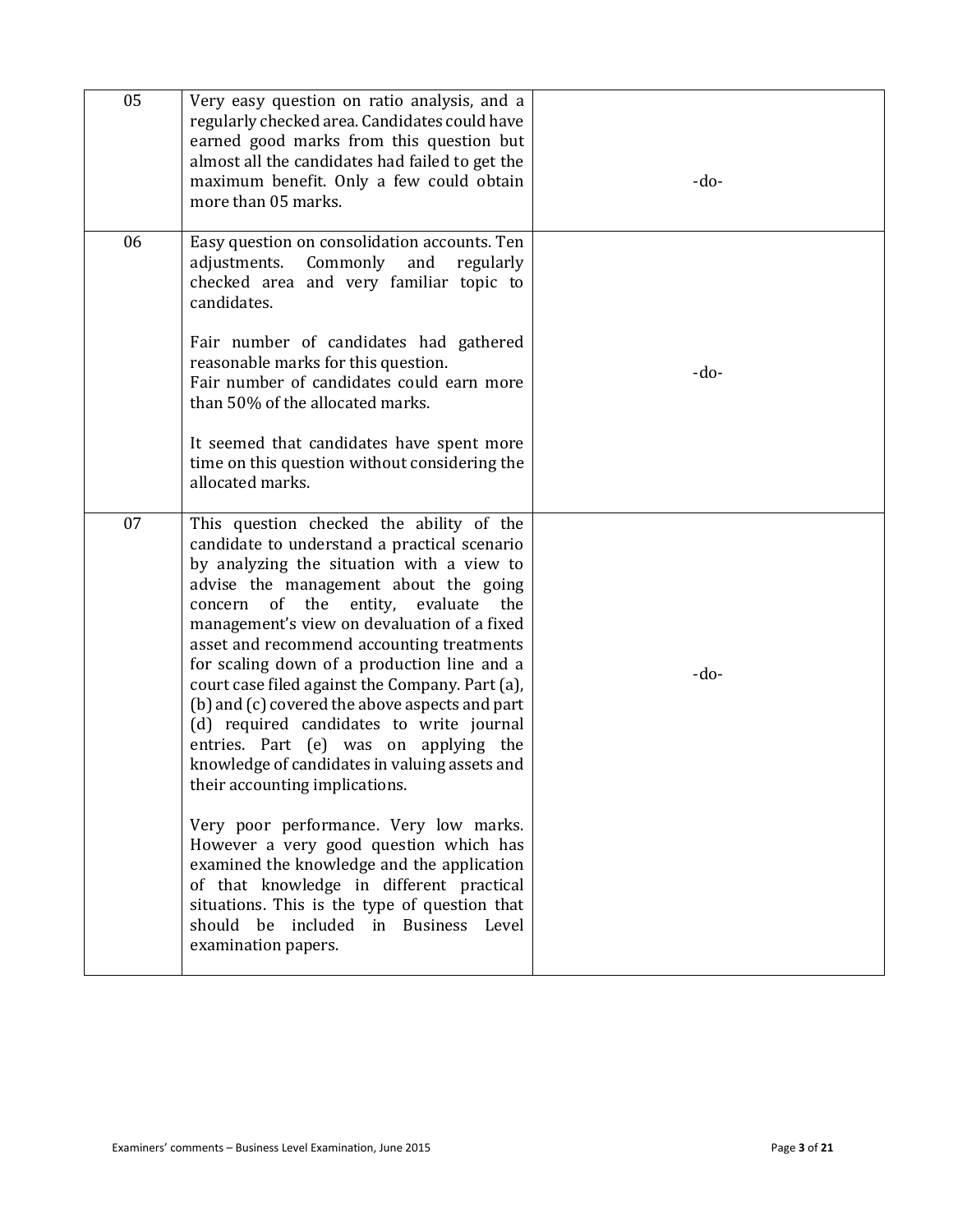## **Business Management Accounting – (KB2)**

## General comments about candidates' handwriting

There were number of instances where the marking examiners found it extremely difficult to read the candidates' handwriting. If the examiner is unable to read what has been written, then no marks can be awarded to the illegible section.

## General comment about submission of workings

There were number of instances where the marking examiners could not award marks due to the failure of the candidates to submit workings. When a candidate has made a mistake and the particular working is not shown, it may not be possible for the examiner to award marks for the correct steps in the particular working and possibly also subsequent steps which would have otherwise earned marks.

## **Question 01**

## General comments

This question had the highest average marks on the paper.

This is a question with two parts that tested the candidates' understanding of activity based costing and customer profitability analysis using information generated from ABC.

- Part (a) requires candidates to prepare a customer profitability analysis (CPA) of two customers from the information given.
- Part (b) requires candidates to demonstrate how the company could use CPA to increase its profits.

#### Specific comments

Majority of the candidates did well in part (a), however, many did poorly in part (b). Some had unnecessarily given a lengthy analysis after preparing the CPA, which is not required for part (a).

Part (b) was poorly understood by some candidates who had submitted irrelevant answers, such as;

- performing a ratio analysis of CPA/giving advantages of CPA.
- comparison of the two customers and selecting the better customer. Answers based on increasing profitability from the two customers rather than the company as a whole.
- giving general comments like increasing sales without making use of the information obtained from CPA.

#### **Question 02**

#### General comments

Candidates' performance ranges from poor to satisfactory. It was a question with three parts that tested the knowledge of;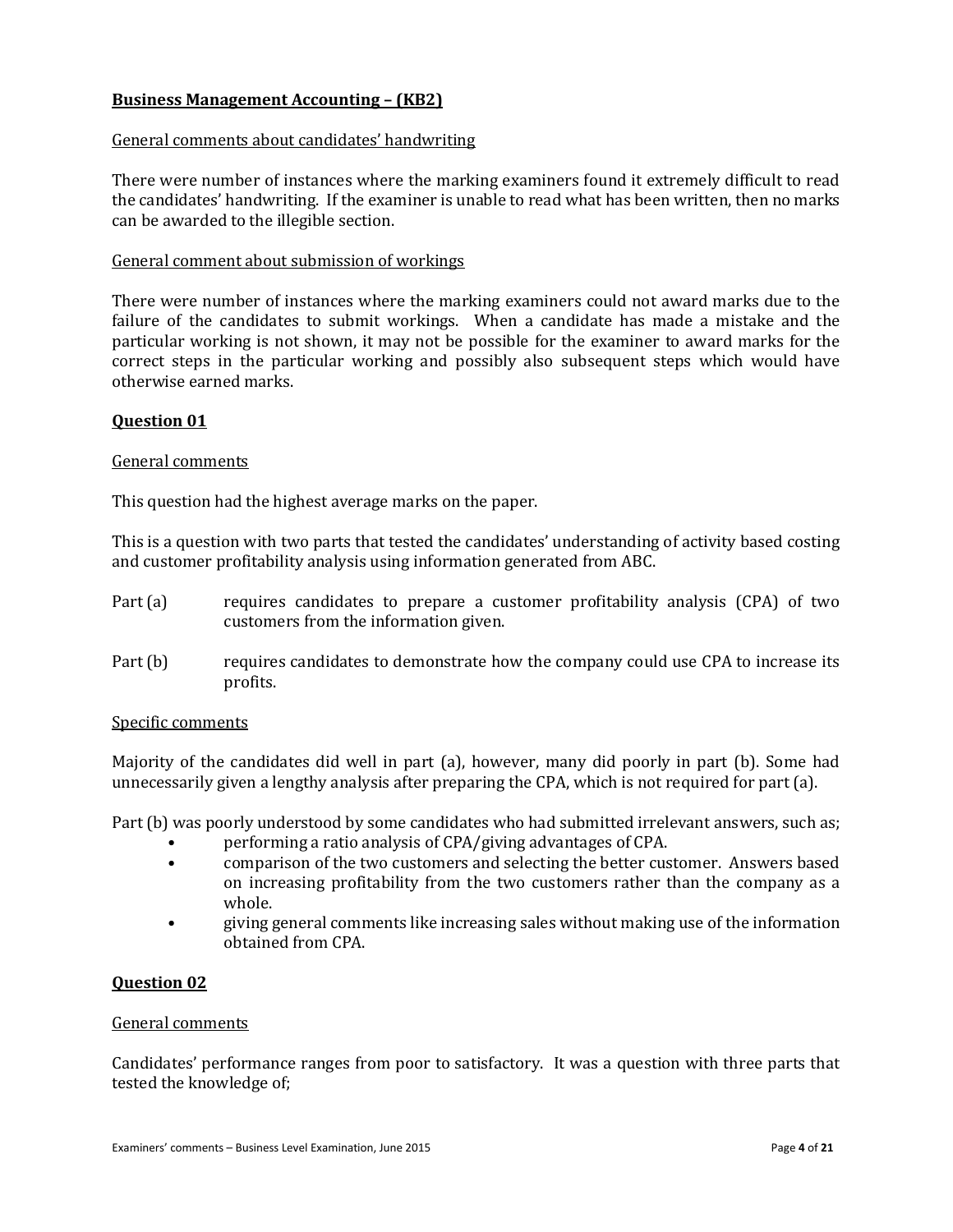- Part (a) Difference between costs involved in achieving specified quality and those that arise due to failure in quality; stage at which these costs arise and their inverse relationship with regard to quality.
- Part (b) Impact of quality conformance costs on consumer considerations (i.e. selling price and quality of products) in SHL, where both factors are important in this scenario.
- Part (c) Application of Kaizen principles on the stated situation to extend comparatively short life- cycle of household products and appreciation of continuous gradual approach which could be adopted without any disruption to production process.

## Specific comments

- Part (a) About 30-40% of the candidates appreciated the differences between quality conformance costs vs quality non-conformance costs, and at what stages these cost elements arise. Candidates often confused the achieving of required quality standards with improvements of quality. Subtle difference between costs of achieving quality and failure to achieve quality was not appreciated.
- Part (b) Impact of quality conformance costs on selling price and quality of products were viewed by candidates from different perspectives and advanced rational arguments to support their case from different schools of thought as discussed in the study text. A large number of candidates assumed that higher quality conformance costs will drive the selling price upwards and a trade-off is more appropriate. While other candidates firmly believed that market leadership of SHL is sufficient to confirm its premium quality and therefore increase in quality conformance costs will offer a better product at a higher selling price commensurate with extra quality.
- Part (c) More than 50% of candidates appreciated Kaizen as gradual continuous improvements in the process resulting in cost savings. Application of Kaizan principles in order to extend life-cycle of products was satisfactory to a lesser extent. Many candidates discussed the reduction of cost only, while few stressed the importance of improvement of quality coupled with reduction in cost to satisfy consumer considerations would eventually produce a more desirable result.

## **Question 03**

The candidates' performance was very variable, with 30% obtaining below 4 marks and 25% obtaining over 8 marks. Part (a) requires candidates to prepare a profit table showing the outcomes of all options available. Part (b) requires advice on the decision to be taken based on;

- Expected value criterion.
- Maximax criterion.
- Maximin criterion.

## Specific comments

Some candidates could not identify the 4 options by recognising the limitation of demand and volume constraints correctly and had made mistakes in identifying the quantities relevant to each type of truck and the corresponding demand. Some had calculated the unit cost of transporting and had thereby erroneously calculated the profit for each of the 4 options.

Many had calculated expected values of each of the 4 options in determining the option to be selected under maximax and maximin decision criterion.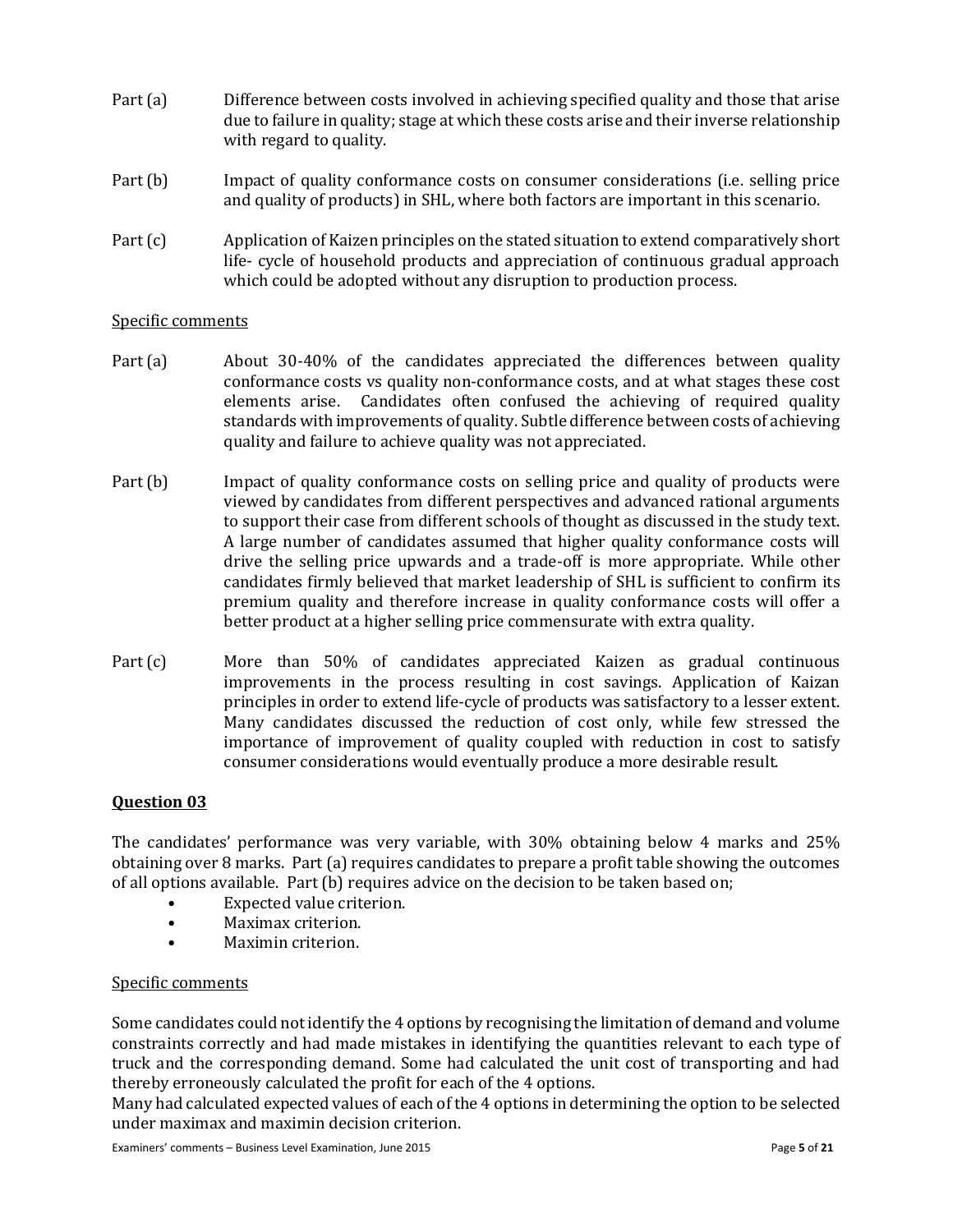## General comments

Candidates' performance not up to standard with the majority of the candidates scoring less than 5 marks. This is a question with three parts testing mainly transfer pricing concepts. Part (a) requires a calculation of transfer price based on profit mark-up on full cost. Part (b) requires calculation of transfer prices acceptance to each of the divisions and discussion of the appropriateness of present and proposed transfer prices. Part (c) requires a discussion on use of dual transfer pricing in overcoming transfer pricing issues.

## Specific comments

Some candidates could not calculate correctly the proposed transfer price, due to erroneous calculations of full cost. Maximum and minimum transfer prices were correctly calculated by many, however there were some candidates who had given the answer for maximum as minimum and vice versa. Many could not give a satisfactory answer for part (b) (iii) which requires determining whether the present and proposed transfer prices lie within the acceptable range of prices determined in parts (b) (i) and (b) (ii). Majority of the candidates had failed to give a satisfactory answer to part (c) of the question. It is apparent many are unaware of what dual rate transfer pricing is.

## **Question 05**

## General comments

This question had the lowest average marks on the paper and, in general, this was done very badly. This is a two part question that tested the candidates' understanding of the inventory management.

Part (a) requires the candidates to calculate the cost of holding inventory. Part (b) requires the evaluation of the proposal to change from the present system to a JIT system.

## Specific comments

A fair number of candidates had failed to attempt the question. In answering part (a) of the question, many had incorrectly calculated the average stock. Some had failed to identify the opening and closing balances of the stock. Some had applied the EOQ formulae in calculating the cost of holding.

Many had not read and properly understood the question. Candidates had answered part (b) without understanding what is really required from them. Many had given advantages/disadvantages in a JIT system without trying to evaluate the given scenario. Many of those who worked out part (b) failed to recognise the limitation of capacity in quarter 3 (189,000) and also that the cost increase is applicable only to overtime working.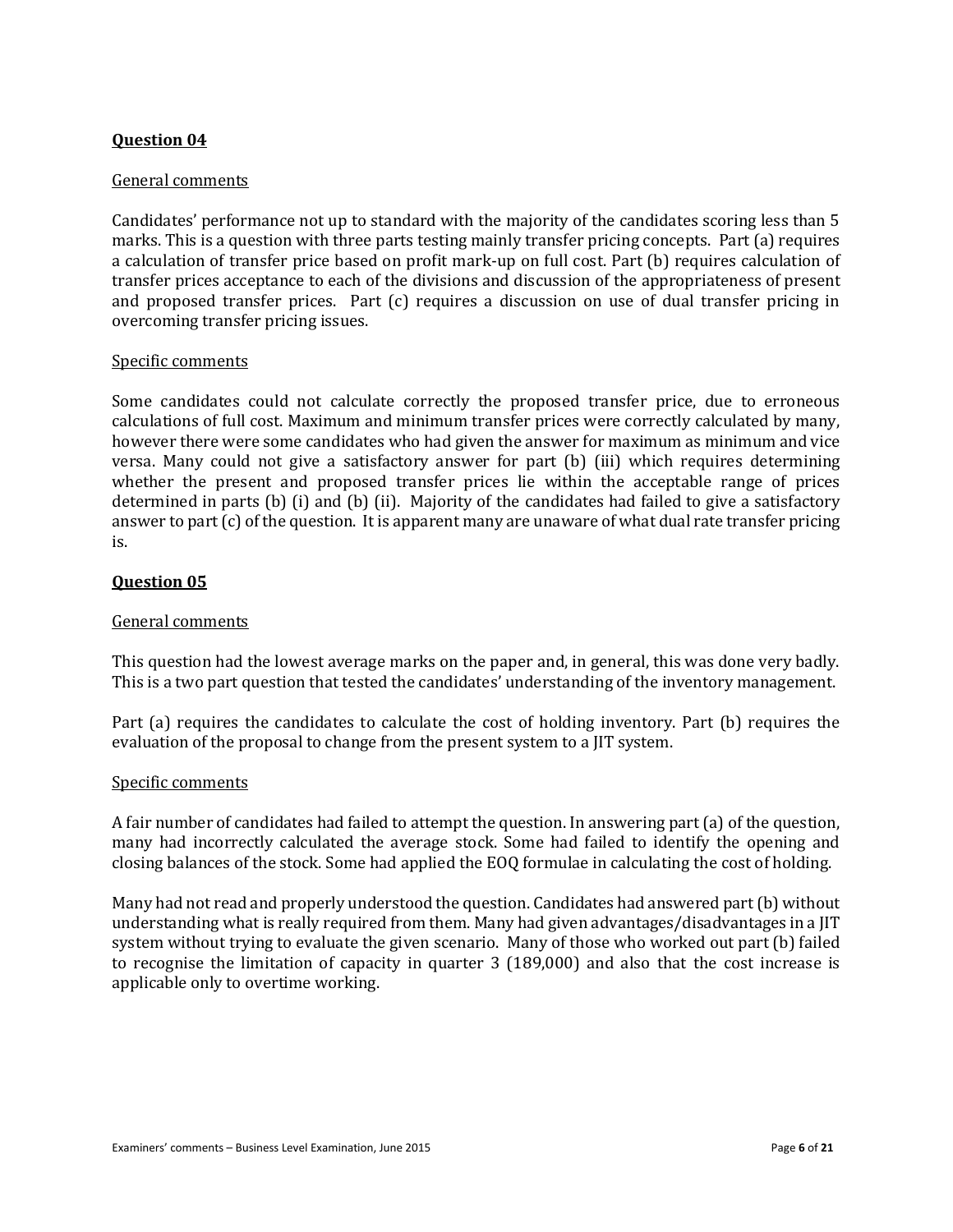## General comments

The answers to this question varied. Although there were scripts that had provided good and above average answers, more than half of the candidates failed to score 50% of the marks allocated to the question.

The question consisted of four parts and tested the candidates' knowledge of variances and reconciliation of budgeted profit with actual profit utilizing the variances, under standard marginal costing approach and standard absorption costing approach.

Part (a) required the candidates to reconcile the budgeted profit with the actual profit showing the variances in detail under the standard marginal costing approach. Part (b) requires the candidates to explain why the variances used to reconcile the profit in a standard marginal costing system differs from those used in a standard absorption costing system. Calculation of variances that would be different and any additional variances required, had the reconciliation statement been prepared under the standard absorption costing system, was required in part (c). Part (d) requires the candidates to discuss arguments in favour of using traditional absorption costing over marginal costing for profit reporting and inventory valuation.

Part (a) of the question was the best answered. However, there were a number of candidates who included the fixed overhead volume variance in the reconciliation statement, whereas some others omitted the fixed overhead expenditure variances from the reconciliation. Many candidates had calculated the sales volume contribution variance incorrectly, using the standard profit per unit as the standard selling price per unit, instead of standard contribution per unit.

Majority of the candidates had answered part (b) poorly. Many candidates failed to mention that the sales volume contribution variance which is calculated using the standard contribution per unit in a marginal costing variance statement is replaced by the sales volume profit variance which is calculated using the standard profit per unit in an absorption costing variance statement. Many candidates were of the view that fixed overhead expenditure variance was used only in the absorption costing variance statement.

Part (c) too was poorly answered. Majority of the candidates hadn't calculated the sales volume profit variance as an answer to part (c). Many candidates had calculated both the fixed overhead expenditure variance and fixed overhead volume variance, although FOH expenditure variance was not relevant. In calculating fixed overhead volume variance, some candidates had used the standard FOH absorption rate per hour instead of standard FOH absorption rate per unit.

In part (d), many candidates failed to mention that absorption costing follows the matching concept. Although, many candidates recognized that inclusion of fixed costs is required to identify the correct cost of a unit and for correct inventory valuation, many of the candidates failed to mention that the recovery of fixed costs is important to make a profit. Some candidates were of the erroneous view that using marginal costing was more appropriate for profit reporting and inventory valuation.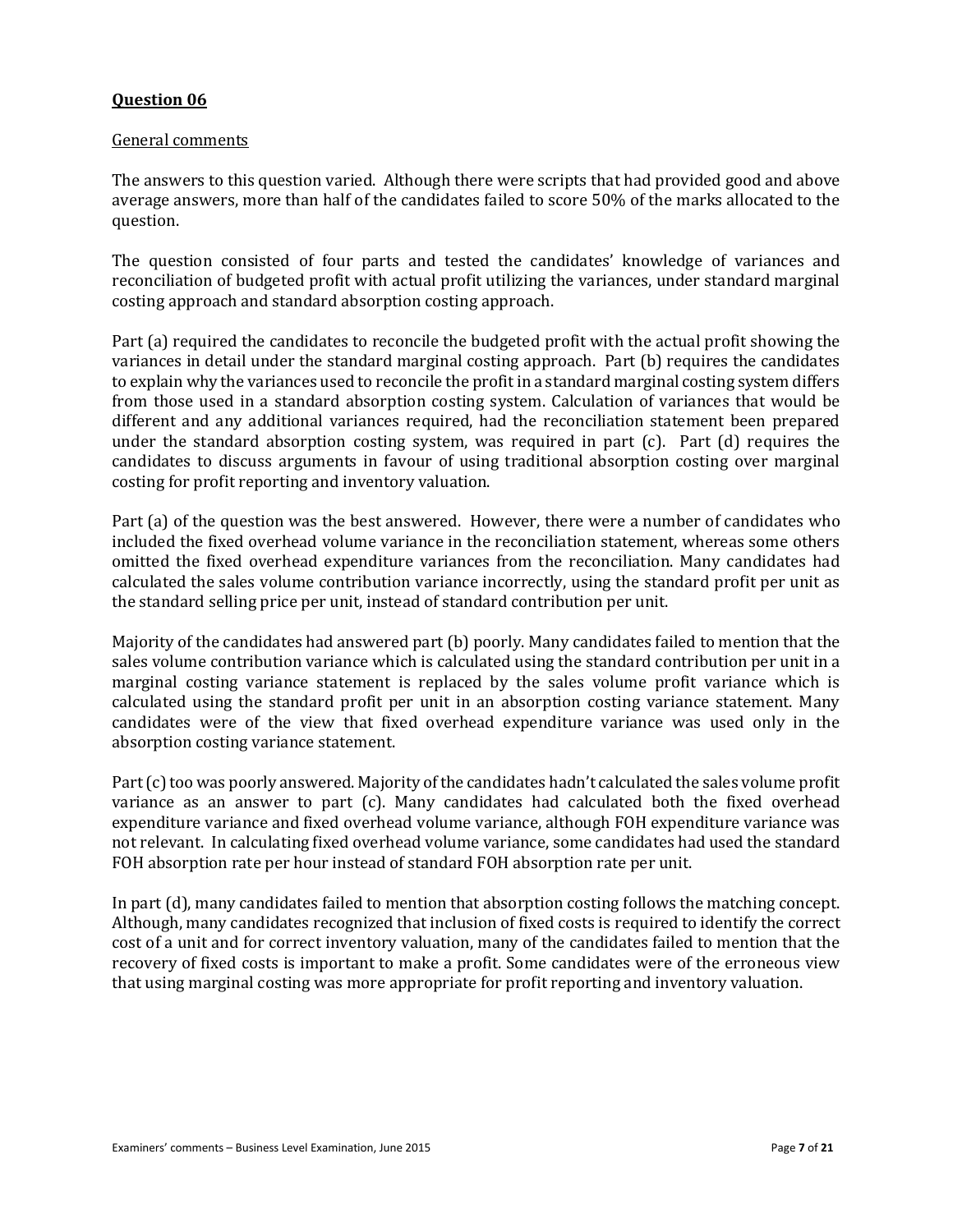## General comments

This is a four part question of investment appraisal with inflation and taxation. Part (a) requires the drawing up of the cash flow and calculation of NPV.

Part (b) tests the candidates' knowledge of payback period.

Part (c) requires the calculation of IRR, and part (d) requires the evaluation of effect on NPV of postponing the project by one year.

## Specific comments

Many had erred in inflation adjustments. Some had applied a flat rate of 5% increase from years 1 to 5 without realising 5% increase is applicable only for year 1 and a further 5% increase on year 1 increased figure is required and so on. Many of those who attempted to calculate the real rate could not calculate it correctly due to incorrect application of the formulae. Few had taken the sunk cost of Rs. 1 million into the cash flow. Many had brought the capital allowance of Rs. 4mn (instead of tax adjustment 1.120mn) into the cash flow.

Many had incorrectly calculated IRR due to incorrect application of formulae. Answer to part (d) very poor with majority not attempting the part. A few who had attempted part (d) (ii) had failed to approach the problem logically.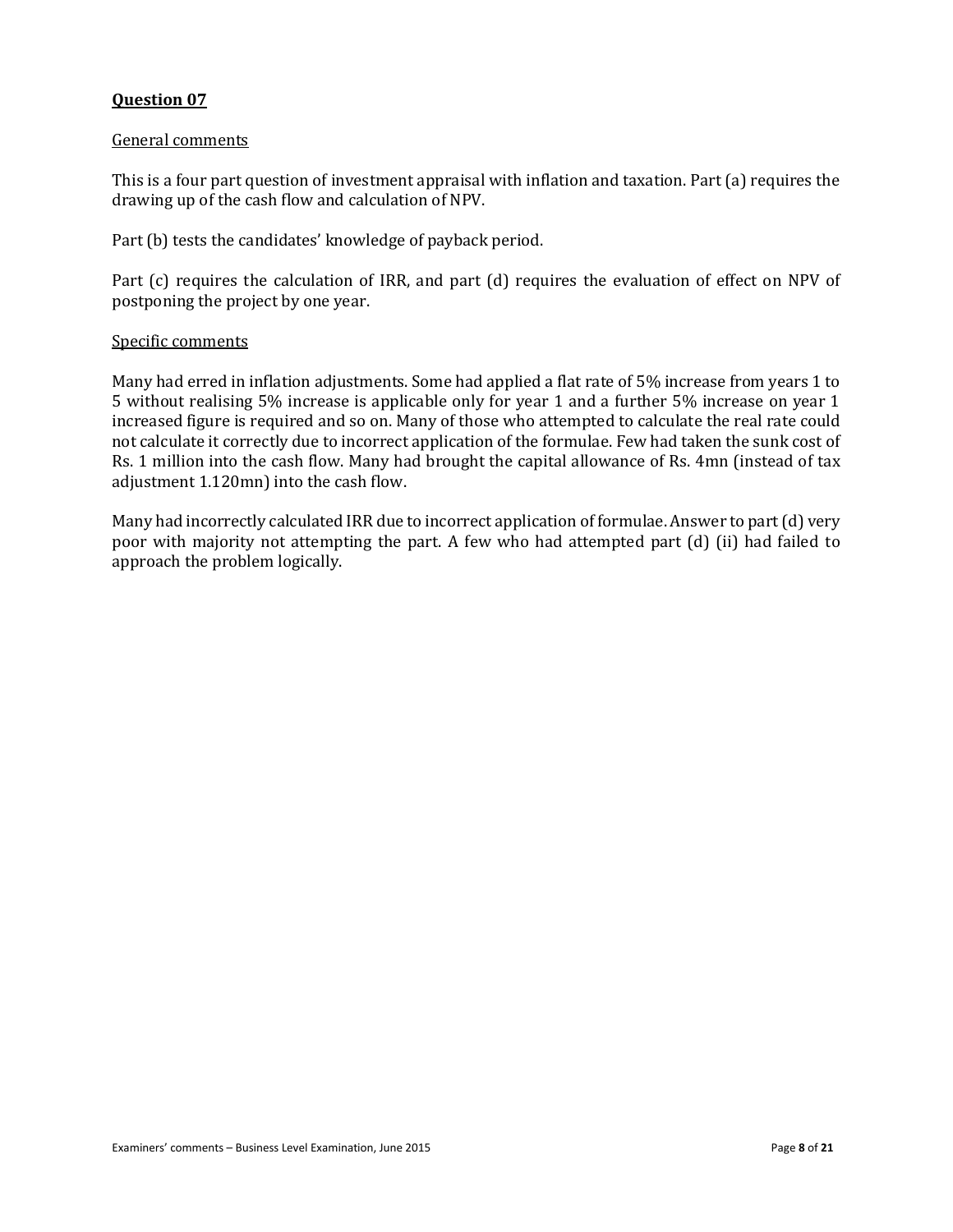## **Business Taxation and Law – KB3**

## **LAW PART**

## **Question 01**

**Part (a)** of the question is based on veil of incorporation and candidates are expected to discuss the possibility of the courts lifting the veil of incorporation of Charity (Pvt.) Ltd. Under the given scenario of Mr. Ratne making a petition to the court candidates are asked to support their answers giving reference to some relevant decided court cases. A fair percentage of candidates had understood the question and answered correctly referring to some relevant cases like Salmon vs Salmon, Littlewoods Mail Order Stores Ltd. vs Inland Revenue Commissioner, HNB vs Jayawardhana etc. In their answers they had correctly identified that generally in Law it is considered that a company is a separated legal personality different from owners- shareholders. Also some of them were quite capable to realise that sometimes the court will go beyond this ruling and lift the veil of incorporation i.e. go inside of the company and determine the real persons who control the company. In other words the court can disregard the separate legal personality of an incorporated limited liability company and see who is acting behind the separate legal personality since there can be instances where there are some persons who engage in various unknown activities under the cover of separate legal personality.

Candidates who were capable of understanding the aforesaid positon had correctly applied the incident given in the scenario of the question and expressed the view that under the circumstances courts will lift the veil of incorporation and see as to what are the real plans of Mr. Crooks by trying to use the company (CPL) as the distributing agent and may issue an order restraining Mr. Crooks from using CPL as his distributing agent with the purpose of preventing the act of Mr. Crook in distributing drugs in Sri Lanka using the name of CPL. Those candidates have earned reasonable marks.

However, a similar number of candidates though they were capable of understanding the question in its real sense they are not sufficiently competent to focus their answers in applying the said procedure to meet the requirements of the question. They had discussed the separate legal personality, lifting of veil of incorporation of a company but were not competent to explain for what purpose the court will lift the veil of incorporation and how it could be applied under the given scenario.

Others who haven't understood the question correctly had written something that they feel to be the answer. In their answers they had dealt in certain areas in general which are not connected to the question and had explained some areas like;

- (i) Separate legal personality is a paramount principle in commercial law, based on which the characteristics of veil of incorporation theory was established.
- (ii) The theory of veil of incorporation has been laid down in the Companies Act and it separately identifies the company from its shareholders and they are not liable for the debts and obligations of the company.
- (iii) When shareholders are trying to get the cover of separate legal personality for certain activities courts go behind the veil of incorporation and find out as to who are responsible for those activities. It is called 'lifting or piercing through the veil". Courts use this method under the circumstances such as;
	- (a) When the company does wrong things deliberately.
	- (b) When the no. of members (shareholders) falls below statutory minimum.
	- (c) To prevent a fraud.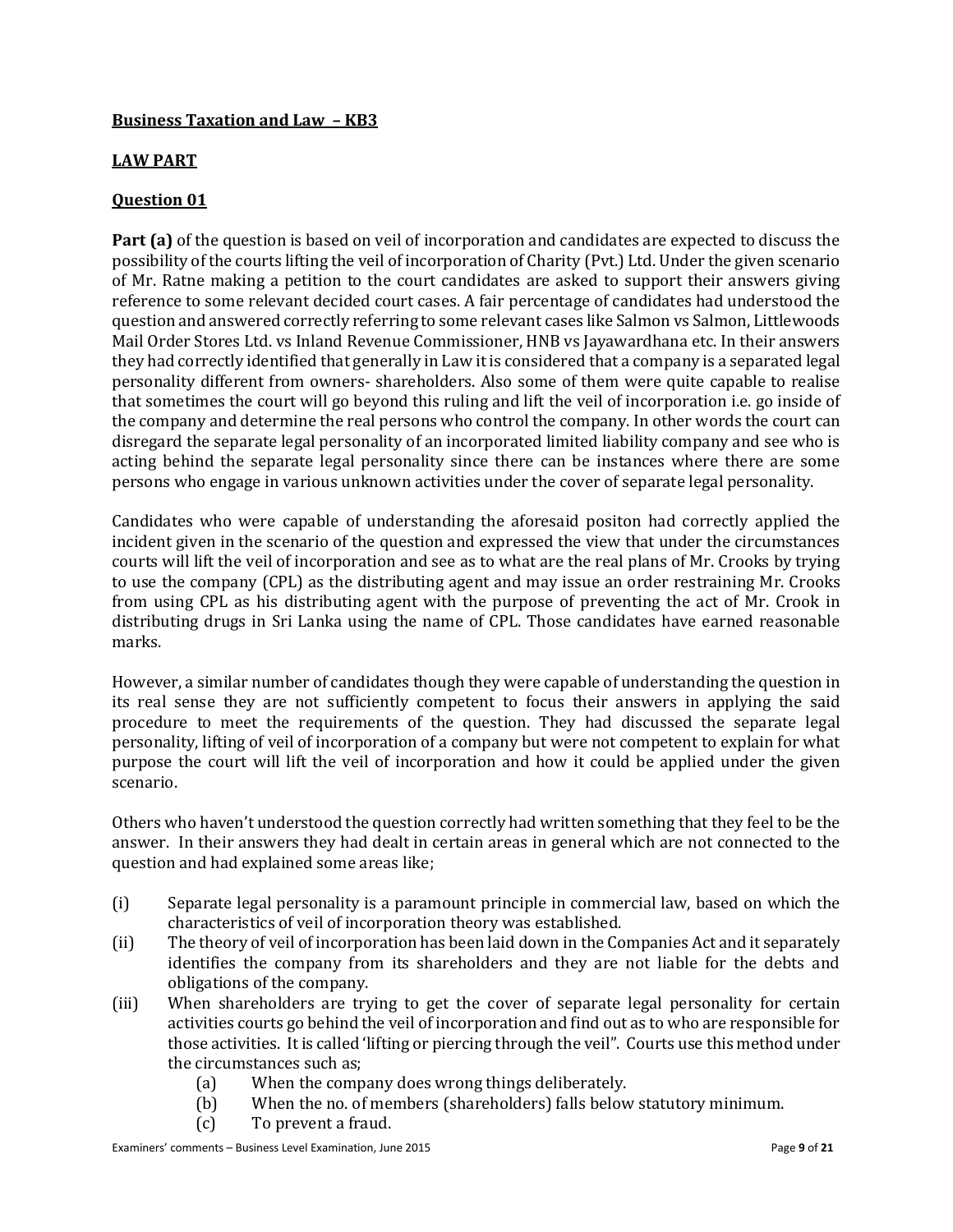- (d) To promote interest of national security and so on.
- (iv) Courts will follow the veil of incorporation under 2 methods i.e.
	- (a) Under statutory provisions and;
	- (b) Under case law principle.
- (v) The veil of incorporation means the company is separate from its owners -shareholders.
- (vi) Mr. Crook was a drugs trafficker in recent past and has even served prison sentence, therefore he is already disqualified to act as a director of this company under the provisions laid down in section 213. In terms of section 213, a person who has been convicted of any offence involving a dishonest or fraudulent act which is punishable by way of imprisonment cannot hold the post of director of a company for 5 years after the conviction.
- (vii) When it comes to the petition made by Ratna, court can succeed under section 214 because Mr. Crooks is prohibited from being a director of the company and he cannot be appointed as a director for a period of 10 years if the petition is successful.
- (viii) Mr. Ratna should have at least 2% of voting rights of the company otherwise he cannot effect derivative actions. If he holds 5% voting rights as a minority shareholder he can petition to courts against Mr. Crook and court may lift the veil of incorporation.

It is very clear that they have wasted their time as they have not understood the question or are not competent to understand it.

**Part (b) Another** easy question in dispute resolution by appointing an arbitrator. It is very clear that when there is an arbitration clause in a contract first they have to go for arbitration for resolution of any dispute between the parties before initiating of any legal action as the parties have already agreed to do so. Even an average accountancy student will know this position that if there is such a clause in a contract since the very purpose of inclusion of such a clause is to first go for a sole arbitrator when there is a clause of that nature in a contract the court will not be prepared to discard the alternative procedure already agreed by the parties. Good no. of candidates have understood this position and focused their answers in that direction which deserved reasonable marks.

Some other answers given were not the expected answers for the question. In these answers various unwarranted factors or details had been discussed or explained, since they were incapable of understanding it in the real sense. Accordingly the answers furnished by them are not relevant to the question and a few examples could be quoted as follows:

- (i) Explaining alternative dispute resolution (ADR) methods.
- (ii) High court shall notify to the parties a date to file the award and give judgment accordingly.
- (iii) There were many others who had repeated the question in different forms.

## **Question 02**

A popular question on pre-incorporation contract which appears in the Law papers very often with an addition of some restrictions added to object clause. Candidates are expected to be very familiar with types of pre-incorporation contracts.

Generally candidates know that promotors of a company can enter into contracts on behalf of the company under incorporation called pre-incorporation contracts. Also it is a known fact that a preincorporation contract entered into by promoters on behalf of the company could be ratified by the company after incorporation. The Companies Act, has dealt with some implied conditions and warranties on those contracts indicating that any contract entered into by promoters on behalf of the company could be ratified by the company after incorporation. This procedure as laid down in Companies Act is known to a fair percentage of candidates and majority of them are familiar with the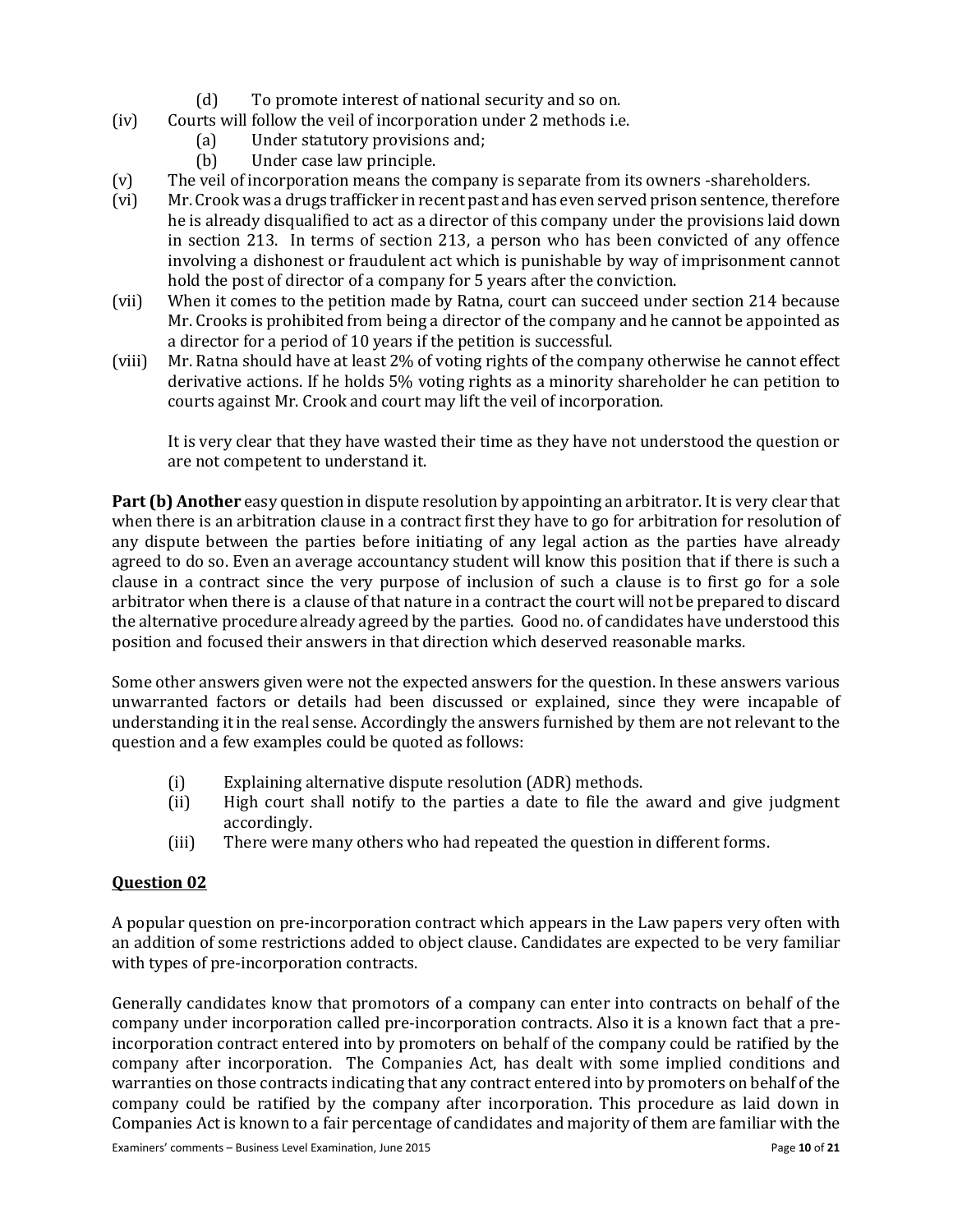relevant provisions included in the Companies Act. Accordingly the candidates who were conversant with the said provisions had furnished satisfactory answers earning reasonable marks.

The question here is the pre-incorporation contract is to buy a rubber factory belonging to Mr. Cyril while object clause permits the company only to engage in the industry and candidates are expected to discuss whether the company can ratify the contract ignoring the limitations included in its object clause. In this subject area too a fair percentage of candidates are familiar with provisions of the old Companies Act No. 17 of 1982 and provisions in the new Companies Act No. 07 or 2007 in this regard. Therefore they had correctly discussed that whilst section 13 of the new Companies Act i.e. 07 of 2007 grants companies the freedom to engage in business activities without being restricted to their object clause and section 17 of the Act provides further relocation and states that even if the companies engage in activities outside the scope of their object clause such activities shall not be affected by the restrictions imposed by the object clause. In other words these candidates are well conversant with the changes introduced in the new Companies Act i.e. the doctrine of Ultra Vires on any activity conducted by a company outside the scope of the object clause is no more valid and therefore deemed to be void in Law as the new Companies Act dispenses with the ultra vires rule. Also it is a fact that those points would be well known to the candidates provided they have gained some general knowledge with their day to day practical experiences. Only some candidates had correctly discussed the above position and had come to the correct conclusion that the preincorporation contract entered into on behalf of LPL shall not be treated as invalid by reason of such contract having been entered into in contravention of the restrictions in the object clause.

Some others have given numerous answers with no sense by including the following.

- (i) There are implied warranties in pre-incorporation contracts and section 24 (i) of the Companies Act states that notwithstanding anything to the contrary object clause of a company is valid, therefore the contract entered into purchase the rubber factory cannot be ratified.
- (ii) If something is stated in the object clause the directors of the company are bound to do only business activities stated under object clause. Therefore finally it could be stated that the contract entered into with Cyril to purchase the rubber factory cannot be ratified since under the object clause of LPL, it can only engage in businesses relating to the industry.

## **Question 03**

- (a) Out of the two parts part (a) can even be answered by any average accountancy student with his/her general knowledge since the subject area tested by it is widely covered under financial accountancy. Therefore answers furnished by majority of the candidates are completely or partly relevant to the question whilst many had furnished fully correct answers a similar number had furnished partly correct answers i.e. they had furnished 2, 3 or 4 correct differences between the two areas including the following.
	- (i) Shareholders provide equity capital whilst debenture holders provide debt/loan capital.
	- (ii) Shareholders are joint owners of the company but debenture holders are only the creditors.
	- (iii) Shareholders are invited for meetings of the company like AGM but debenture holders are not unless there is a special need to do so and shareholders have the voting right while debenture holders do not have voting right. However it could be observed that a lesser percentage of candidates were not competent to furnish some satisfactory answers even for this simple question and as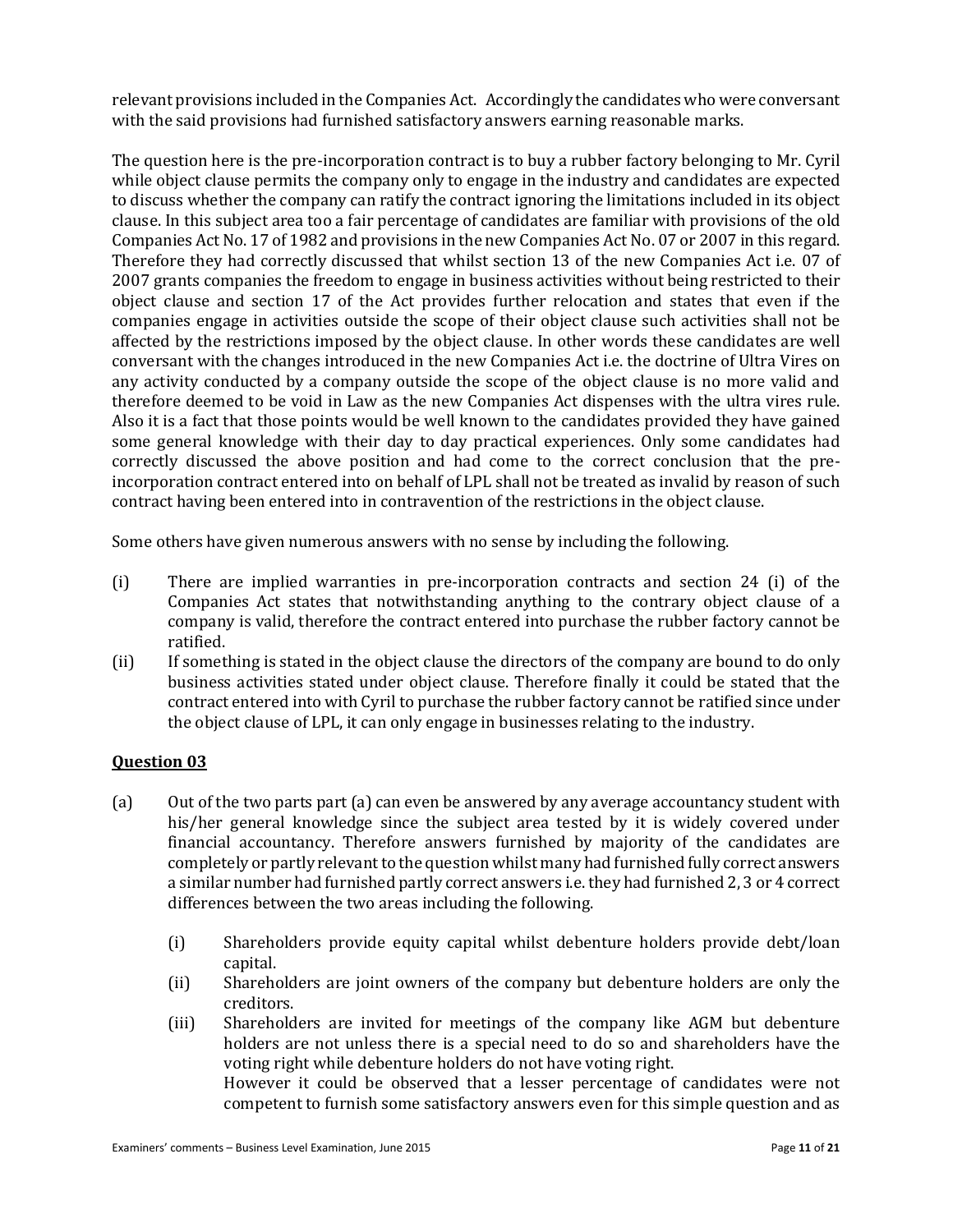a result they had furnished irrelevant/incorrect answers just wasting their time. In their answers they had dealt with some areas including the following.

- i. Shareholders have controlling power over the management of the company, but debenture holders have no such power.
- ii. Shareholders can be appointed as directors of the company but debenture holders cannot be appointed as directors.

What could be presumed is that these candidates have furnished their own assumed answers since they are not very familiar with the differences between the two.

(b) A handful of candidates had furnished satisfactory answers to this simple question on oppression of minority shareholders by the majority in terms of section 224 of the Companies Act. The special point which could be noted is that these had correctly quoted the contents of section 224 & 226 of the Act. i.e. in their answers they had correctly stated that under section 226 (3) joint shareholders are treated and counted as one, whilst under section 226 (1) a shareholder should hold at least 5% of the voting rights or at least account for 5% of the shareholders (shareholding qualification) for at least 6 months prior to making the application against oppression and so on. What could be gathered on the basis of those answers is that these had given this type of standard answers, since they were allowed to use the Companies Act for reference at the examination hall under the open book examination. Further they had recognized that shareholding of 6% of the voting rights or 6% of total shareholding along with her husband, she will be successful in her application for oppression under section 224.

There were others who had not gone through the Companies Act properly, i.e. had not referred to said relevant sections of the Act while answering the question but had written some relevant answers such as a shareholder who holds a minimum of 5% of the total shareholdings or constitutes a minimum of 5% of the total shareholders is eligible to make an application under section 226 against oppression without connecting it to the scenario earning some reasonable marks.

There were many others who had failed to understand this simple question on oppression and had focused their answers in various other directions.

#### **Question 04**

(a) Another very simple question which can be answered with the general knowledge of an average accountancy student or even any other average person who has some dealings with the activities of a company. Further anyone who has dealings with the shares of a company would gather this type of knowledge since he/she gets notices for annual general meetings of the companies almost each year. Further it is not a complicated notice but a simple notice containing the heading, purpose of sending the notice, place and time at which the AGM will be held and the agenda of the meeting and signature of the secretary by order of the Board of Directors of the company. Therefore, it is very clear that preparing a notice with the above details to call for an AGM of a company is a simple task and normally candidates in their final level are supposed to know as to how it should be prepared following an appropriate format.

Since this is a very simple question performance of the question is better than any other question. Also the details that should be included in the notice have been provided in the question and the candidates only have to include them in the notice in an orderly and acceptable manner to suit a notice summoning an AGM of a company. Therefore, the answers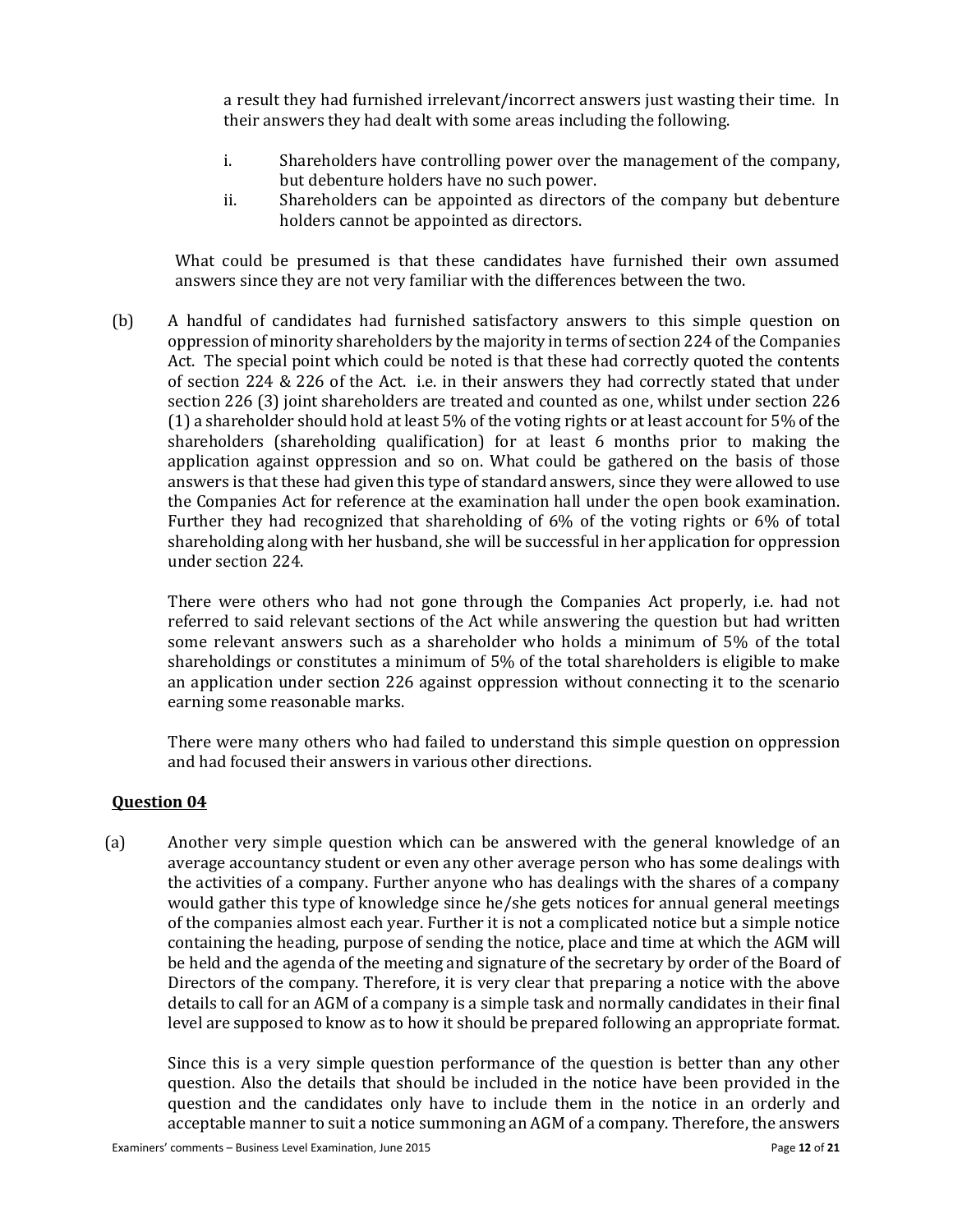produced by the candidates are acceptable though some had not followed an appropriate format. Different candidates had adopted different types of formats in furnishing the required particulars.

Although not in correct order they deserve high percentage of marks. Only a few candidates had included in their answers a statement to inform the shareholders that proxy form is attached to the notice for the purpose of appointing a proxy in the event the shareholder is unable to attend the meeting personally and the duly perfected and signed proxy form should reach to the office on or before 7 May 2015. Handful of others had stated that the duly perfected and signed proxy form should reach the registered office 45 hours before the AGM i.e. it should reach the registered office on 7th May 2015 since the AGM was to be held on 09.05.2015which too can be treated as a correct answer.

Some had furnished certain answers with no sense as far as a notice is concerned for summoning an AGM. It may be mainly due to their inability to understand the question correctly or they may have not seen a notice prepared for an AGM.

(b) Answers to part (b) of the question are extremely poor and very high percentage of candidates had not attempted part (b). What is clear is that they are not quite familiar with section (3) of the Companies Act although a few had quoted the section in answering part (a) of the question. This is a very unsatisfactory situation since they had the opportunity to refer the Companies Act while answering the question under open book examination. It means they have failed to refer the section (33) of the Act while answering the question. This may be due to not being familiar with the relevant section in advance.

## **Question 05**

(a) This part is based on liquidation of a company due to its inability to settle the debts. These areas are directly covered in the Companies Act and candidates are expected to furnish perfect answers as has been laid down in the Act since the candidates are allowed to refer to the Act while answering the question.

Since the Companies Act has directly explained the procedures that should be followed in petitioning the courts by a creditor when the company is unable to pay its debts which exceeds Rs. 50,000 including the issuing a notice for the purpose. With these background a fair percentage of candidates had correctly explained the procedure as laid down under section 270 & 271. Accordingly they had stated that a creditor can file a petition in courts to wind up the company if it can be established that the company is unable to pay its debts. Under section 271 it has been explained that a creditor has to establish that the company is unable to pay its debts in the following manner.

- i. The debt due should exceed Rs. 50,000 and
- ii. Three (3) weeks should have passed from the date of the receipt of the letter of demand.

With this back ground under the given scenario majority had realized that the Cars-4-All PLC has confirmed in writing it owes Rs. 4,000,000 to its creditor Ruthless and at the moment it is unable to pay it but only 2 weeks have passed since the letter of demand was sent by creditor. Candidates had explained that the first criteria i.e. the debt due is more than Rs. 50,000, (the amount due s Rs. 4,000,000) has been met but he has not yet met the second one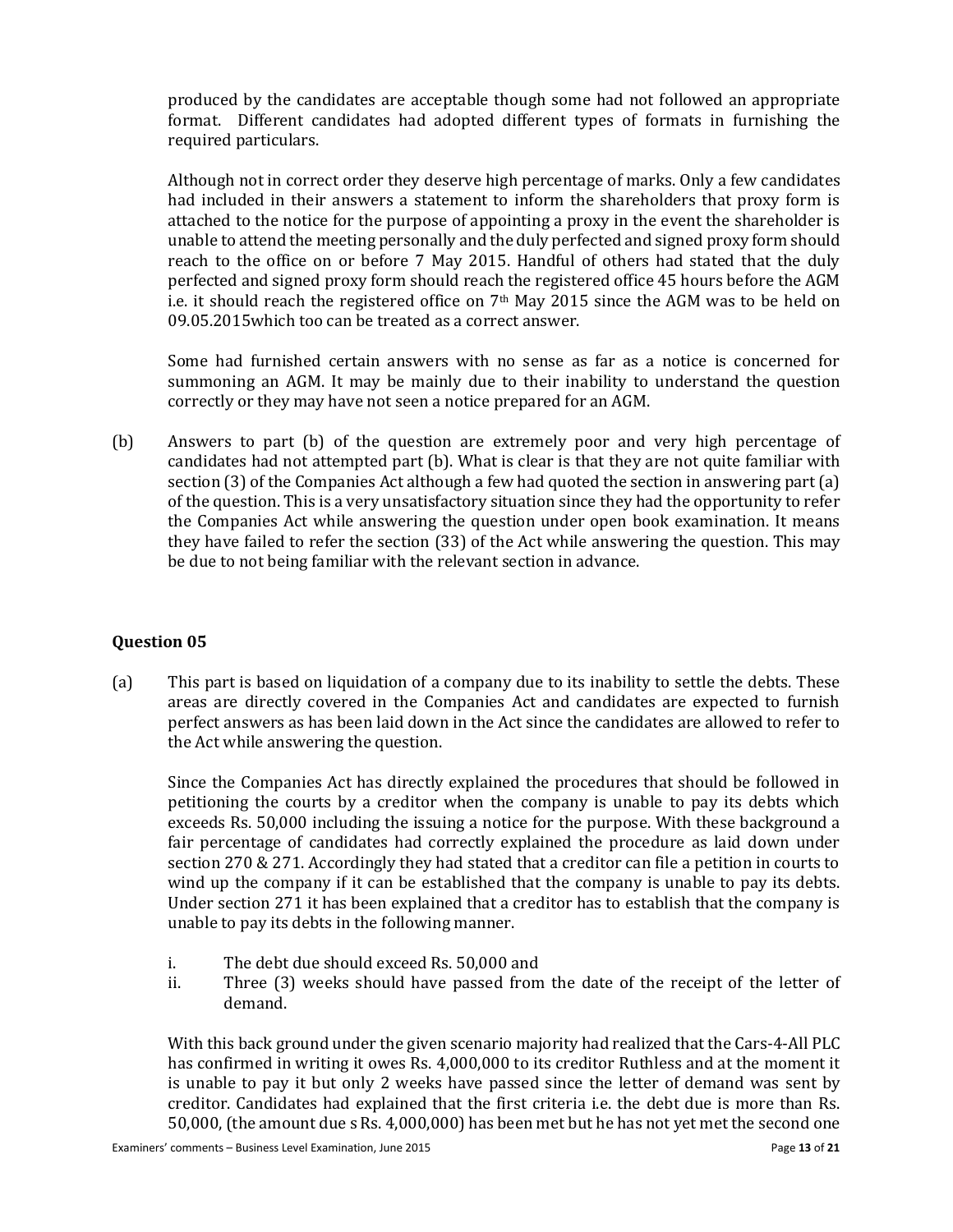since only 2 weeks have passed from data of sending the letter of demand and he has to wait for another week to satisfy the second criterion to file the petition in courts. A few candidates have given the correct answers.

However there were a good number of candidates who have failed to understand this straightforward question correctly and had focused their answers on various irrelevant or incorrect directions such as;

- i. Section 27 of the Companies Act has dealt with requirements or procedure for liquidation/winding up of a company and those 3 types of winding up are namely;
	- i. Voluntarily winding up
	- ii. Winding up by courts
	- iii. Winding up under supervision of courts and; under voluntarily winding up a creditor can make a request to wind up a company.
- ii Creditors' voluntarily winding up should be agreed at a meeting of creditors with the company and the company should appoint a liquidator for winding up and so on.

They have furnished those completely irrelevant answers since they are not competent at all to understand the question.

(b) Subject area tested under (b) part of the question is also well known to accountancy students since this area is covered under auditing and insider trading/insider dealing is a common topic among them. Also when they go through the business section in daily newspapers there are enough news items on insider trading very often in news media. Furthr since the candidates are allowed to take the Companies Act with them to the examination hall for reference purpose they had the opportunity to give necessary reference to the Act and present their answers. With all those facilities and background a fair percentage of candidates had furnished some satisfactory answers to the question. In their answers they had discussed relevant areas like "what is insider trading" and why it is treated as unethical or why it is an item offence and so on. Also they are conversant with sections like 32 or 34 of Securities and Exchange Commission Act. Further they had correctly identified that since the auditor of the company falls within the category of a person connected and considered as an insider in terms of section 34 of Securities and Exchange Commission Act and when Quicky receives the inside confidential information from his brother, Sneaky the auditor, Quicky too falls into the category of an insider and they had discussed that under the circumstances, Sneaky the auditor of the company has violated section 32 of SEC Act by passing some confidential information of the company to his brother to enable him to make considerable profit on share dealing while the same information was not available to the rest of the shareholders for their benefit. Therefor it is very clear that the party who used the confidential information to earn profit is definitely at an advantage whilst others who did not have it are definitely at a disadvantage; that is why it is treated as an offence under SEC Act for which they have earned good marks.

There were many others who had failed or were not competent to understand the question correctly and had focused their answers in numerous irrelevant/incorrect directions such as;

i. Insider trading means take unfair trade securities to which insider has no-public information, which provide an unfair advantage. On the other hand insider trading means getting unfair profit by using non-public information.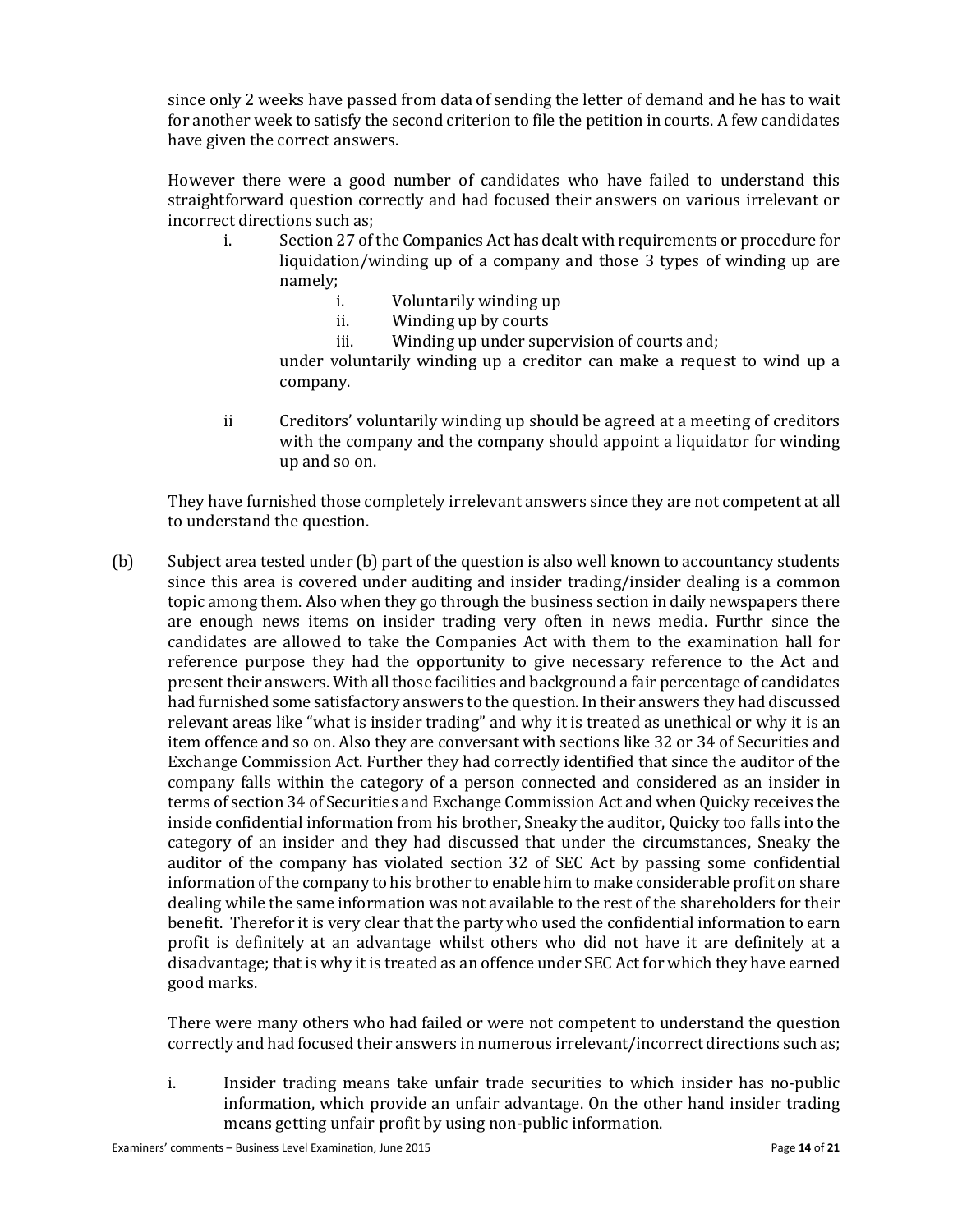- ii. Sections 32 & 33 of SEC Act set out the regulations that are enforced against persons to avoid insider trading, and so on and wasted their valuable time.
- General: Difficulty in understanding and expressing views clearly in English language is a common problem faced by majority of the candidates.

Further the poor habit of not reading the question carefully before starting to answer also a common fault.

## **TAX PART**

## **Question No. 06**

Overall performance in the question was quite satisfactory. Most of the candidates made a good attempt at the question. There were some excellent answers and majority of the candidates scored over 50% of the allocated marks while a few candidates scored 24 marks of the allocated 25 marks. Standard of the question can be considered as reasonable at the business level being not too difficult nor too easy. The question had a good coverage of commonly applied sections of the Inland Revenue Act as well as some sections which are not so commonly applied. These sections are adequately covered in the handbook published by CA Sri Lanka.

The model answer has been well planned and structured and can be considered as a reliable guide to marking examiners. The value of the model answer would have been enhanced had it included reference to relevant sections of the Inland Revenue Act.

Majority of the candidates demonstrated sound subject knowledge in the application of tax law in relation to undermentioned areas:

- Sections 25 and 26 of the Inland Revenue Act allowable and disallowable items.
- Computing the statutory income from different sources of income.
- Section 34 deductions qualifying payment.

Most of the candidates demonstrated sound knowledge of the contents and structure of a distributable profits computation.

Where mistakes were made, these generally related to :-

#### Improper reading of the question

- E.g. (i) The question states [note (viii)] that Rs. 500,000 was paid as dividend tax. Few candidates erroneously treated as gross dividend paid and calculated dividend tax thereon.
	- (ii) The question states [note (ix)] that Rs. 5,800,000 was paid as quarterly income tax self-assessment payments. A few candidates multiplied this payment by 4.

Lack of subject knowledge

## E.g. (i) No clear understanding of the law, e.g.;

- disallowing the interest paid in full.
- claiming the interest paid under s.32.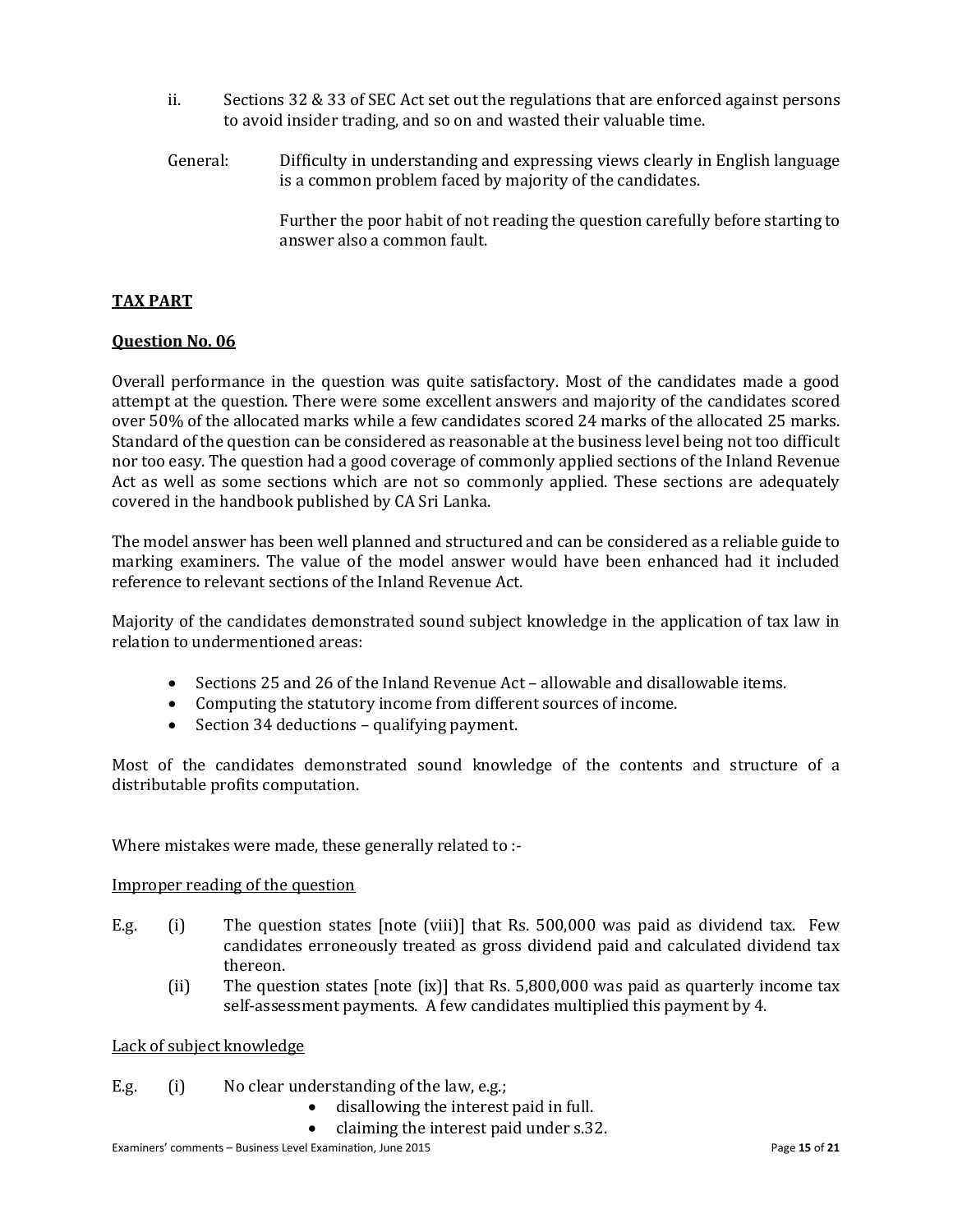- using incorrect figures in the computations like 3 times the share capital, 4 times (share capital + reserves) etc.
- (ii) Management fee:- A good number of candidates are ignorant of the restrictions for deductibility, e.g, a good number of candidates simply mentioned 40% of fee is disallowable since the CGIR has allowed 60% deductions.
- (iii) Housing benefit to managing director. Only a very few candidates answered correctly.
- (iv) Interest on fixed deposit: A few candidates mentioned that this income is not liable to tax as WHT has been paid.
- (v) Rent income: A few candidates treated this as a separate source of income and computed the net rent.
- (vi) Ground rent: A good number of candidates are not aware that this expense is deductible under section 25 with effect from Y/A 2014/15.
- (vii) Contributions to approved provident fund and gratuity fund: only a very few candidates knew the limit for deduction.
- (viii) Computation of distributable profit. The undermentioned errors are noteworthy
	- taking taxable income instead of accounting profit.
	- taking depreciation allowance instead of book depreciation.
	- taking gross tax payable instead of tax on taxable income.
- (ix) Tax on taxable income. A few candidates applied rates of tax based on turnover and profits ignoring the fact that the company is a subsidiary of another company.
- (x) Tax credits: A good number of candidates failed to claim credit for dividend tax paid on dividend declared by the company.

## **Question No. 07**

Overall performance in the question was unsatisfactory. Majority of the candidates scored less than 50% of the total allocated marks. Majority of the candidates scored more than 50% of the marks allocated to part (a) and part (c) of the question. Performance in part (b) and part (d) was extremely poor which in turn affected the overall performance.

Standard of the question can be considered as reasonable at the business level. The question had a good coverage of the adjustments that are peculiar to computation of partnership tax. These adjustments are adequately covered in the hand book published by the CA Sri Lanka.

The question was within the syllabus and there were no ambiguity either in the wording or in the facts given in the question.

A good majority of the candidates demonstrated sound knowledge in the applications of Tax Law in relation to undermentioned areas:

- Computation of divisible profits.
- Adjustments that are peculiar to taxation of partnerships e.g. salary paid to a partner, etc. Where mistakes were made, these generally related to:-

## Improper reading of the question

E.g. Part (c) the question requires to compute the VAT liability for the quarter ended 31 March, 2015. A few candidates applied VAT rate of 12% and mentioned in a note that the rate of tax applicable was 11% with effect from 01.01.2015.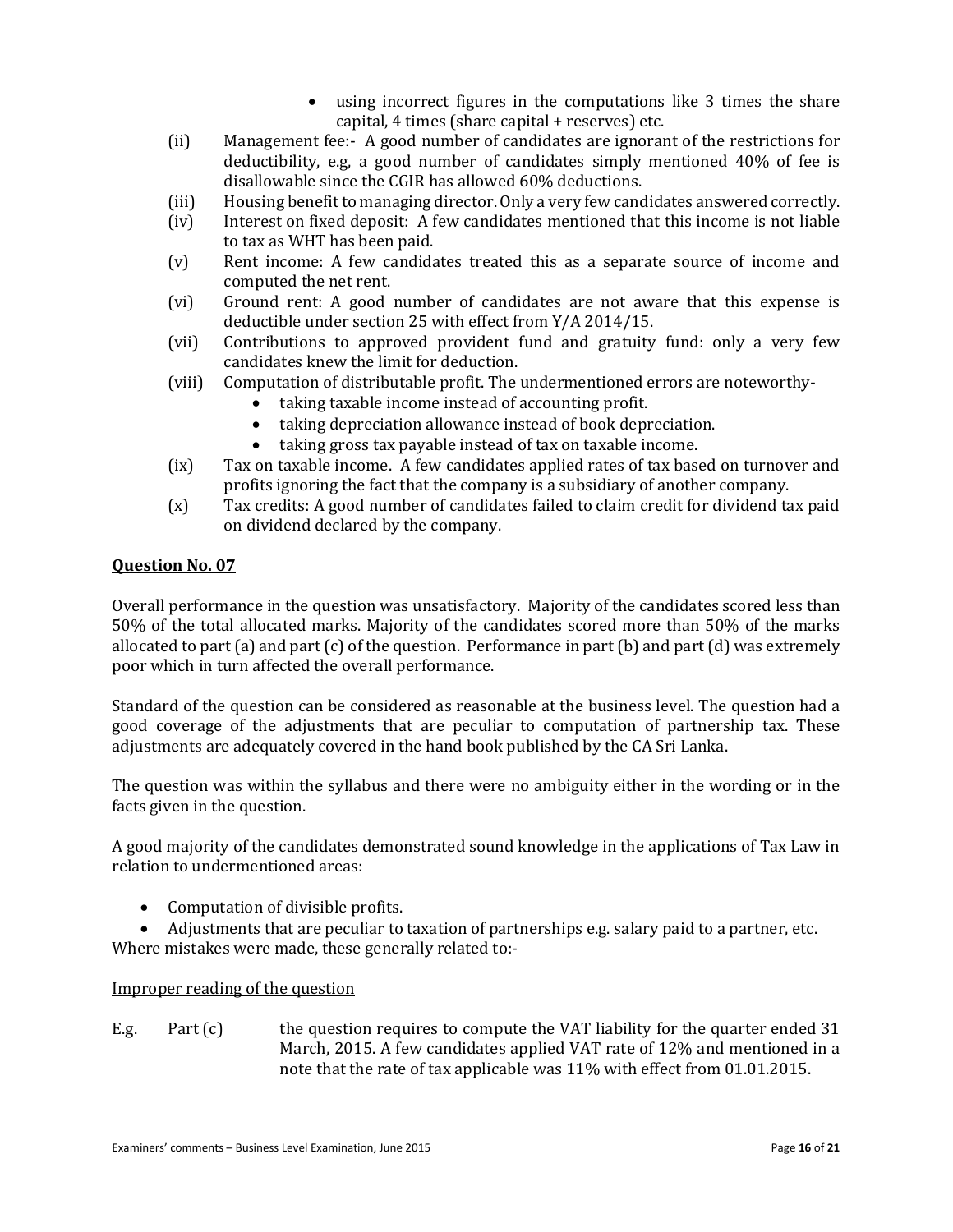- Part (a) Some candidates attempted to compute the tax liability of the individual partners. This was not required in the question. This is clearly a waste of valuable exam time earning no extra marks.
- Part (d) The question required the criterion the partnership should fulfill in order to register as a registered identified purchaser (RIP) under the SVAT. However, majority of the candidates mentioned the list of all categories eligible for registration.

Lack of subject knowledge

Not updating with recent amendments to tax law.

- E.g. A good number of candidates applied,
	- (i) 10% as partnership tax rate instead of 8%.
	- (ii) 12% VAT standard rate for Y/E 31.03.2015 instead of 11%

Disallowing royalty paid in computing the adjusted trade profit of the partnership.

Part (b) only a very few candidates mentioned the criterion for mandatory submission of audited statements of accounts along with the partnership income tax return.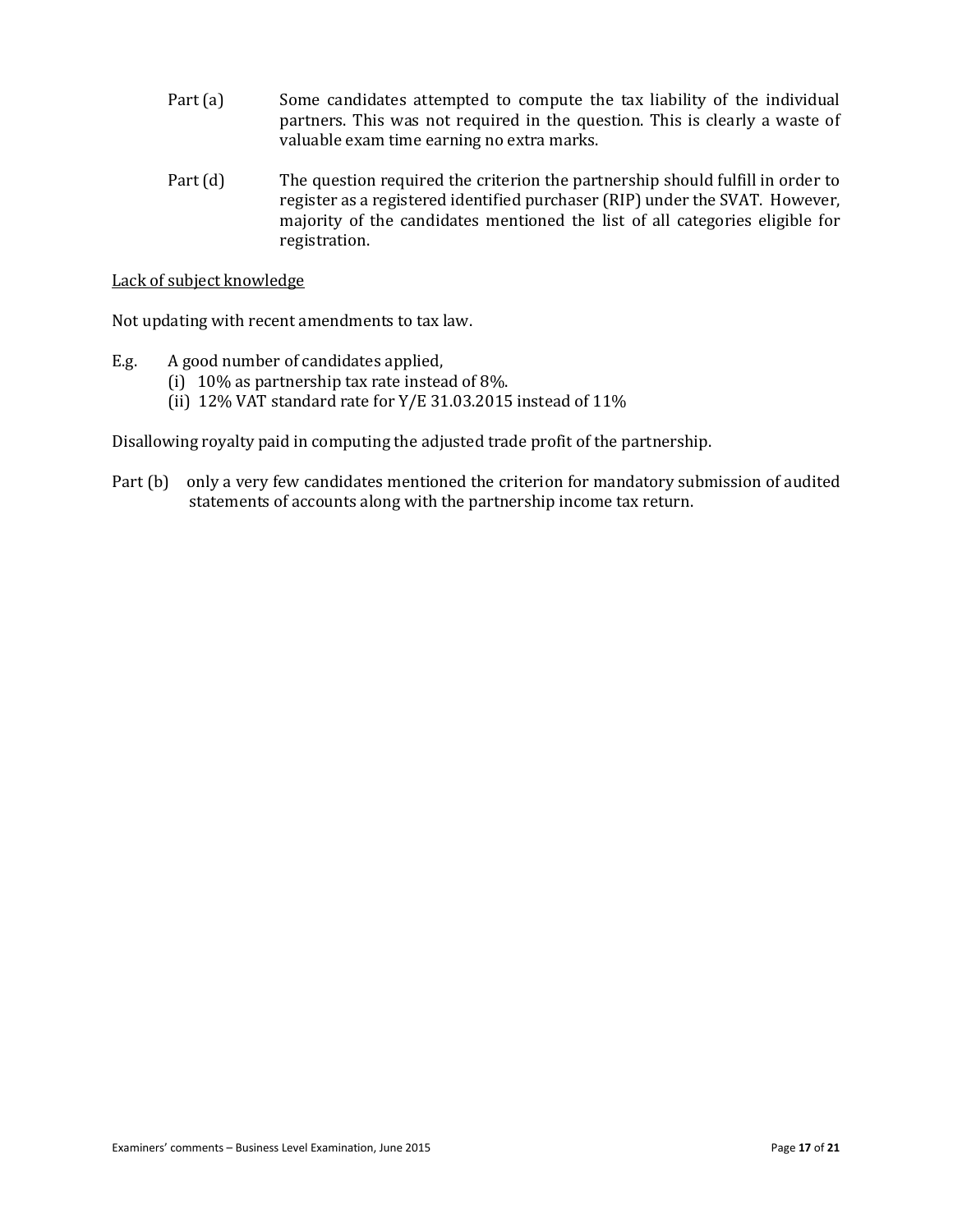## **Business Value Creation – KB5**

## **Question 01**

## General comments

Overall performance of the candidates was satisfactory.

- Part (a) Requires to explain two primary activities and two supporting activities of the value chain with reference to the scenario of a bank given in the question.
- Part (b) Requires to discuss how the bank i.e. Comnet could use the value chain model to enhance business performance.

## Specific comments

- Part (a) Some came out with so called inbound logistics like receiving applications for loans, receiving cash & cheque deposits etc. in relation to Comnet bank. Nevertheless inbound and outbound logistics are not important primary activities in relation to a bank. Some have not given examples for banking activities and non-banking activities under "operations".
- Part (b) Most of the students have not stated that value chain model can be used to identify the non value adding activities that can be eliminated or done more cheaply. Instead they mentioned that by using internet banking Comnet's performance can be enhanced.

## **Question 02**

#### General comments

Overall performance of the candidates was satisfactory.

- Part (a) Requires to outline the main functionalities of a Warehouse Management System in creating value for TSPL i.e. in the given scenario.
- Part (b) Requires to analyze how a Warehouse Management System would enable TSPL to improve their operation.

## Specific comments

- Part (a) Some have correctly mentioned, functions of Warehouse Management System (WMS) as handling goods received from suppliers, handling, recording & storing finished goods, protection of items during the time they are held in stores etc. Nevertheless, some stated that maintaining of stock levels, calculating of EOQ etc. are the functions which earned only a few marks. Some stated that WMS should be cost effective which earned no marks.
- Part (b) Minimizing cost, reducing service time, maximizing usage of time are some of the ways in which a WMS would improve the operation of Tradestar. As per some students WMS will help improve HR system and lead to better techniques without elaboration.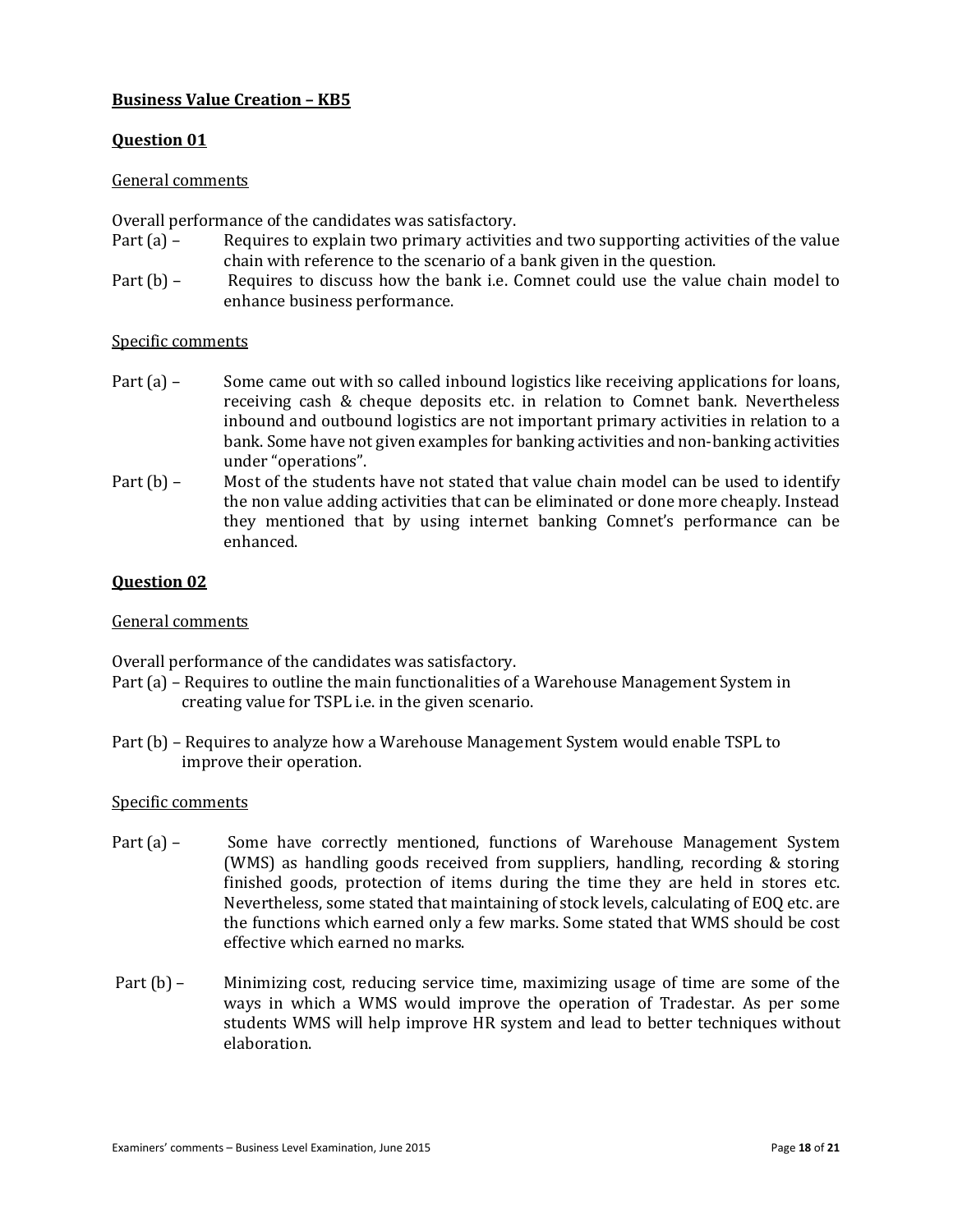## General comments

Overall performance of the candidates was satisfactory.

- Part (a) Requires to explain two principles of lean manufacturing.
- Part (b) Requires to demonstrate how lean manufacturing would enable businesses to address each of the goals given in the question.

## Specific comments

- Part (a) Specific value from customers' perspectives, Producing only what is valued (pulled) by the customer, Striving for perfection (zero defects) etc. are some principles of lean manufacturing which were explained correctly by a few students. Some just named the principle but had not explained.
- Part (b) Some have just mentioned goals of a business as Minimizing cost, Improving liquidity and Reducing cycle time without relating them to lean management.

## **Question 04**

#### General comments

Overall performance of the candidates was above average. The question carries 10 marks. Part (a) Requires to differentiate B2B and B2C E-commerce.

Part (b) Requires to analyze how the internet has changed the B2C business operations in a radical way in relation to Savari.lk i.e. in the given scenario.

#### Specific comments

- Part (a) B2B involves companies doing business with each other. Eg. Manufacturers sell to distributors, wholesalers to retailers. B2C involves companies directly dealing with customers. Eg: Buying and selling online and online marketing. Most of the students correctly defined the two concepts but failed to provide examples.
- Part (b) Ability of the small companies to succeed, Convenience for the consumer, Direct contact with the customer, Speed of transactions are some of the advantages derived from the B2C business operation. But most of the students have not related the advantage to Savari.lk

## **Question 05**

#### General comments

Overall performance of the candidates was satisfactory.

- Part (a) Requires to demonstrate 3 critical success factors that would be important to MobCom (given scenario) when developing the plan for the first five years of operation.
- Part (b) Requires to outline one KPI for each of the CSFs which would be applicable to MobCom.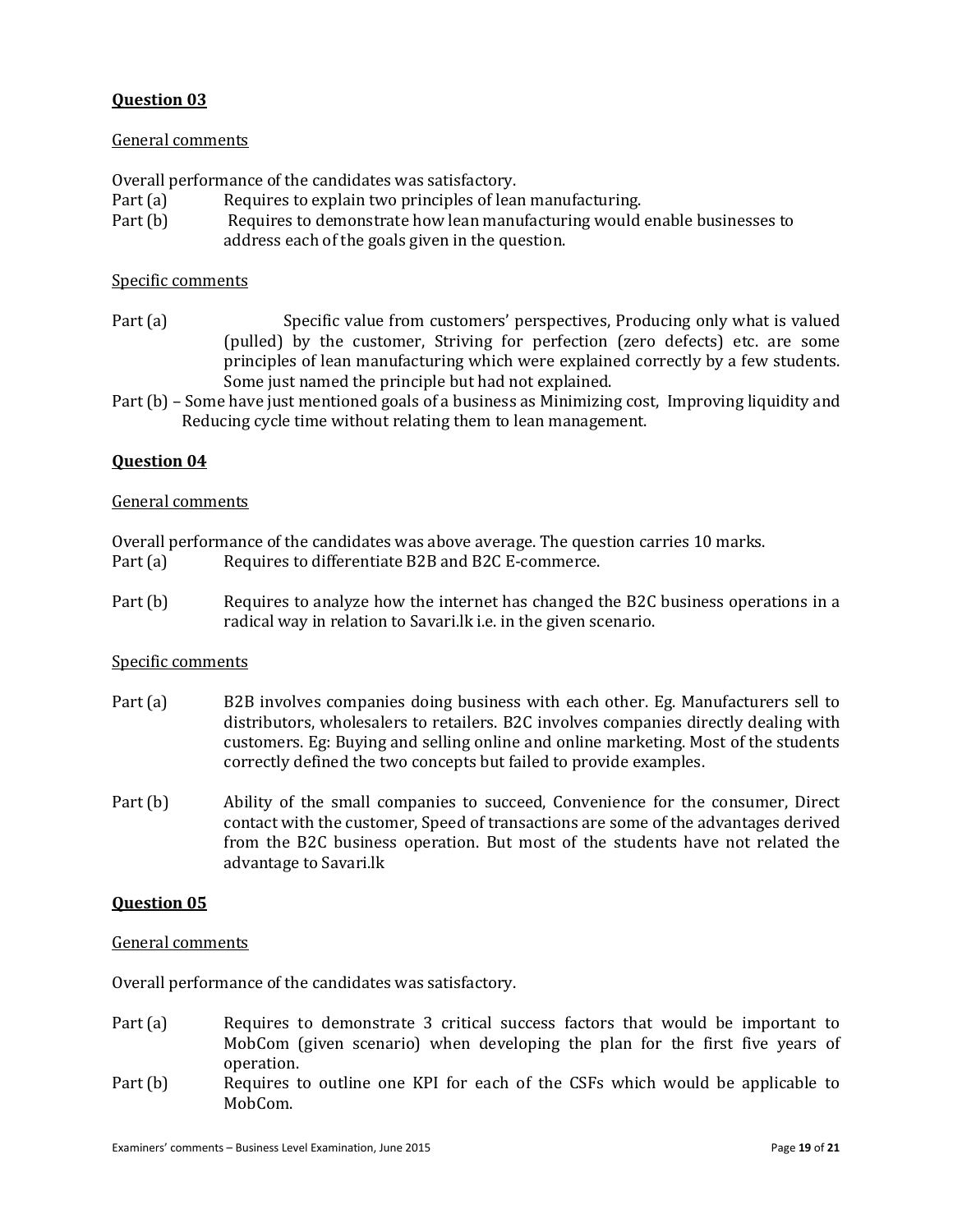#### Specific comments

- Part (a) Only a few stated Critical Success Factors (CSF) like brand awareness and preference, perceived service quality, area coverage, cost of service etc. Some stated that increasing market share is a CSF but they failed to demonstrate as to how it is achieved.
- Part (b) Increasing brand awareness by 90% and brand preference by 20% during first 05 years is an example of a KPI. Nevertheless some stated increasing the market volume, increasing the number of customers without being specific, time bound etc.

## **Question 06**

#### General comments

Overall performance of the candidates was not satisfactory.

- Part (a) Requires to analyze the competitiveness of the fairness cream industry using the Porter's Five Forces model, with the purpose of developing strategies for "Soft Petal" fairness cream (given scenario)
- Part (b) Requires to analyze the possible market segments under the appropriate segmentation variables for selecting target market for "Soft Petal" fairness cream.
- Part (c) Requires to recommend an appropriate target market to match the proposed profile of the ideal target customers for the new product.
- Part (d) Requires to discuss how to design the marketing mix for Soft Petal in developing the marketing strategy for the selected target market.

#### Specific comments

- Part (a) Most of the students did not make conclusions over the Porter's Five Forces Model in relation to Soft Petal fairness cream.
	- Eg: 1. Rivalry among existing competitors is high.
		- 2. Threats of new entrants is high.

 Some were not sure of the conclusion Eg: Bargaining power of suppliers **may be low** etc.

- Part (b) Market segment variables under broad categories of segmentations are expected to be mentioned Eg: under geographical segmentation, rural areas and urban areas, under demographic segmentation, age, gender income to be mentioned. Some identified segment variables like "working hours", "married women", "school girls" without broader market segmentations being identified.
- Part (c) Recommended target market is "Young middle income female customers who are located in rural areas and expecting fairness and beauty from the cosmetic products". Some did not identify young females as target market whereas others were unable to state that focus should be on rural areas.
- Part (d) Product to meet different needs of the consumers. Price needs to be affordable to its customers. Company to provide distribution channel so that customers could buy the product. Company to communicate its marketing proposition to its potential customers. Nevertheless some students mentioned that price should be high having forgot the target market of low income customers.